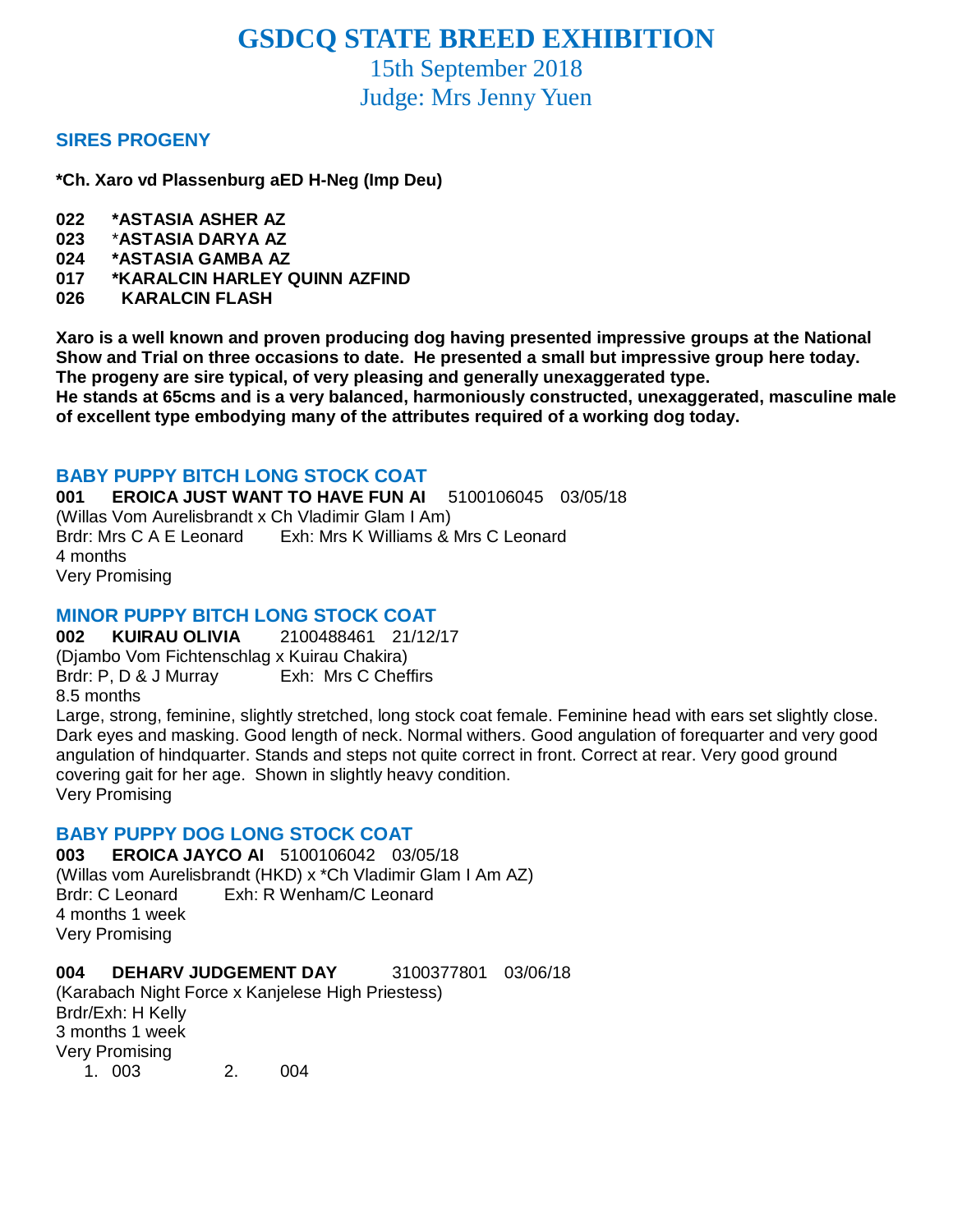# **PUPPY DOG LONG STOCK COAT**

005 **EROICA ICE ICE BABY** 5100102740 28/10/2017

(Grisu Vom Frankengold x \* Ch. Eroica Coco Chanel) Brdr: C Leonard Exh K Williams/C Leonard 10.5 months

Large, masculine, very well coloured and pigmented, long stock coat male. Masculine head with very good dark masking. Eye could be a tick darker. Not quite correct planes of skull and fore face. Very good length of neck. High withers. Firm back for his age. Good length and lay of the croup. Good fore and pronounced hind angulation. Very good fore and under chest development. Just slightly upright in pasterns. Stands and steps not quite correct in front. Close at rear. Hocks yet to firm. During movement, shows a very good, far reaching, well balanced gait for his age.

Very Promising

### **OPEN DOG LONG STOCK COAT**

**006 \*AMBERG VACCO AZ** 2100406467 04/05/14 (Pepe Von Der Zenteiche (Imp Deu) x Amberg Yumi AZ) Brdr: Mrs L Baker Exh: Mrs Chris Cheffirs 4 years 4 months Owner given permission to withdraw due to failure of the gun test.

# **007 \*CH BODECKA CASANOVA AZ** 3100310454 20/08/2014

(Pepe Von Der Zenteiche x Bodecka Xrated) Brdr: Bodecka Kennels Exh: Shaun Schembri 4 years Absent

# **BABY PUPPY BITCH STOCK COAT**

**008 KANTENNA WHATEVER IT TAKES** 4100307008 06/05/18 (\*Ch Calle Vom Westervenn AZ x \*Kantenna So What AZ) Brdr/Exh: D & S Ballantyne 4 months Very Promising

### **009 KANTENNA WHTEVER YOU WANT** 4100307007 06/05/18

(\*Ch Calle Vom Westervenn AZ x \*Kantenna So What AZ) Brdr/Exh: D & S Ballantyne 4 months Very Promising 1. 009 2. 008

### **MINOR PUPPY BITCH STOCK COAT**

**010 CASTASTAR INCANTATION** 4100302253 03/02/2018 (\*Uk Ch Conbhairean Freddie (Imp Uk) x Ch Castastar Evita ET. HIT AZ) Brdr A Doyle Exh: J Hogan Smith/A Doyle 7 months Absent

#### **011 KARALCIN ATHENA** 4100303876 05/02/18

(\*Ambala On Fire AZ x \*Karalcin Chelsea Hit AZ) Brdr/Exh K Long

7 months

Very feminine, just slightly stretched puppy of very pleasing type and development for age. Very good head and expression with desired dark masking. Good ear set. Very good length of neck. High withers. Firm, straight back. Slightly steep croup of good length. Good fore and very good hind angulation. Very good fore and under chest development for her age. Both hocks and elbows yet to firm. During movement shows very good, ground covering gait maintaining good wither for her age.

Very Promising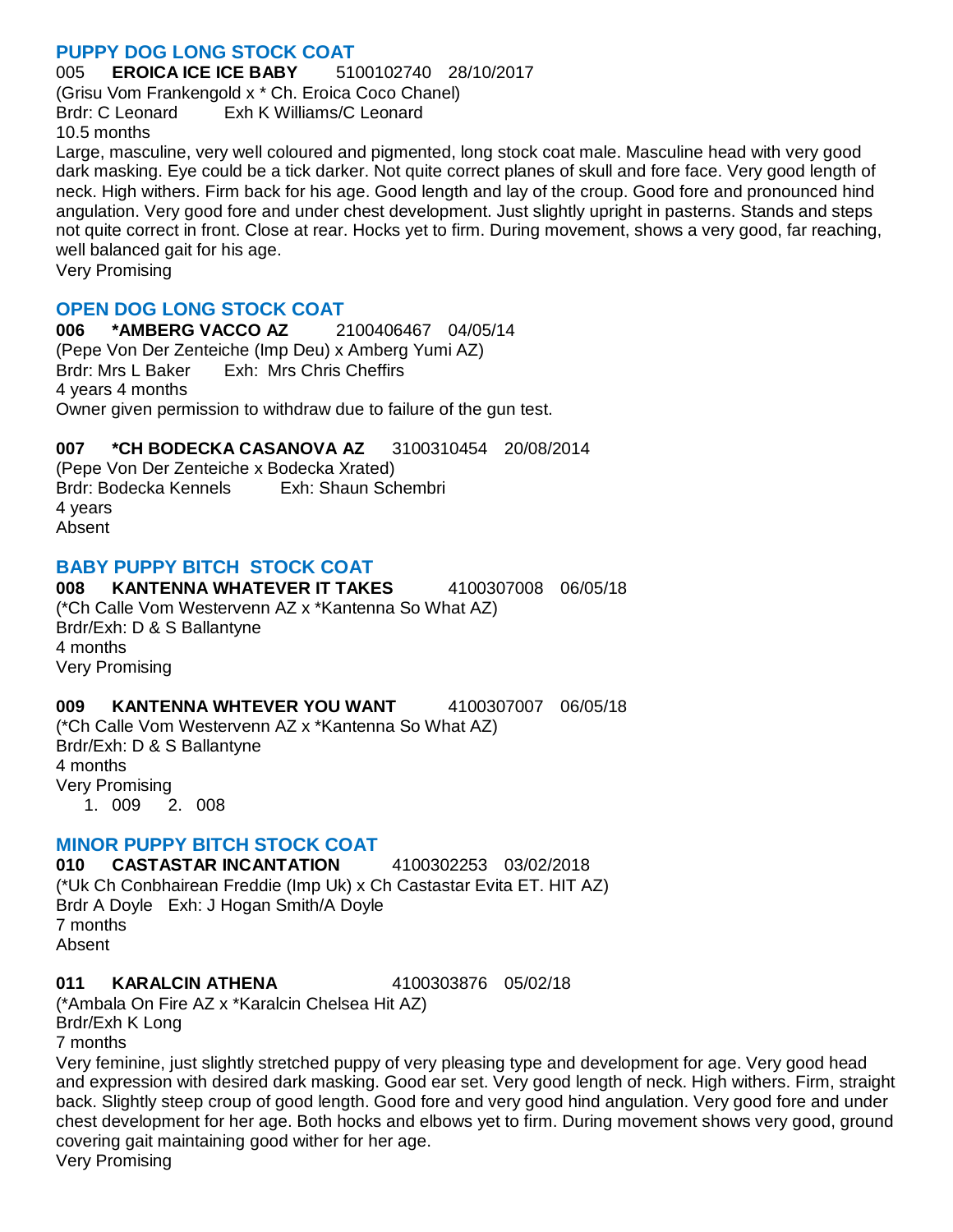**012 KANTENNA JANASTELLA** 4100303870 19/02/18 (\*Djambo V Fichtenschlag AZ x \*Kantenna Miss Underztood AZ) Brdr: D & S Ballantyne Exh: S & S Ballantyne-Gordon 6.5 months Absent

# **PUPPY BITCH STOCK COAT**

### **013 DEBBAR ISABELLA** 4100298742 02/11/17

(Castastar Eragon x Debbar Dj Vu) Brdr/Exh Mrs D O'Keefe 10.5 months

Large, feminine, expressive bitch. Good, feminine head. Upper jaw could be a little stronger. Good length of neck. High withers. Firm back. Just slightly short, slightly steep croup. The upper arm could be a little longer and better angled. Slightly pronounced hind angulation. Very good fore and good under chest development. Steps just slightly close both front and rear. Elbows to reach final firmness. Good firmness of hocks. During movement, shows a very good, ground covering gait maintaining a very good wither and overall firmness for her age.

Very Promising

# **014 KELINPARK OLD GOLD** 2100488833 02/12/2017

(\*Ch Kelinpark Helluva Rebel CCD AZ x \*Kelinpark Malteser (AI) AZ)

Brdr/Exh: L Gregor

9.5 months

Very large, strong, feminine bitch. Strong yet feminine head. Good length of neck, carried slightly erect at times. High withers, just slightly peaking behind. Firm back. Slightly steep croup. The upper arm should be a little longer and better angulated. Slightly pronounced hind angulation. Just stands slightly erect in pasterns. Slightly short under chest development. Stands and steps not quite correct in front. Steps with quite good firmness at rear. Shows good ground coverage but could be slightly more expansive overall. A little more training would benefit her in furthering her show career.

Very Promising

1. 013 2. 014

# **JUNIOR BITCH STOCK COAT**

**015 DEBBAR HERMOINE** 4100295366 18/08/17 (Pepe Von Der Zenteiche x Ch Debbar Bella AZ)

Brdr/Exh: Mrs D O'Keefe

13 months

Height 61cm depth 28.5cm

Very large, feminine, well coloured and pigmented bitch. Feminine head with very good dark masking. Very good length of neck. High withers, just slight nick behind. Firm back. Slightly short, slightly steep croup. Very good fore and good under chest development. The upper arm could still be just a little longer and more angled. Just pronounced hind angulation. Stands and steps correctly in front. Both hocks and elbows yet to firm. During movement she has a balanced, ground covering gait while maintaining a very good wither. Very Good

### **016. BLUEMAX DE JALA** 4100297109 13/09/17

**(**Djambo V Fichtenschlag AZ x Sunhaze Jimaica AZ) Brdr/Exh" A Brinkworth 12 months

Height 61cm Depth 27cm

Large, feminine, medium strong, well coloured bitch. Feminine head with very good dark masking. Well set ears. Just slight roman nose. Very good length of neck. High withers. Slight nick behind. Slightly short, slightly steep croup. The upper arm could still be a little longer and better angled. Slightly pronounced hind angulation. Very good length of foreleg. Very good fore and slightly short underchest development. Stands and steps correctly in front. Close at rear, the hocks should be firmer. During movement shows a good ground covering gait during which the reach should be little freer.

Very Good

1. 015 2. 016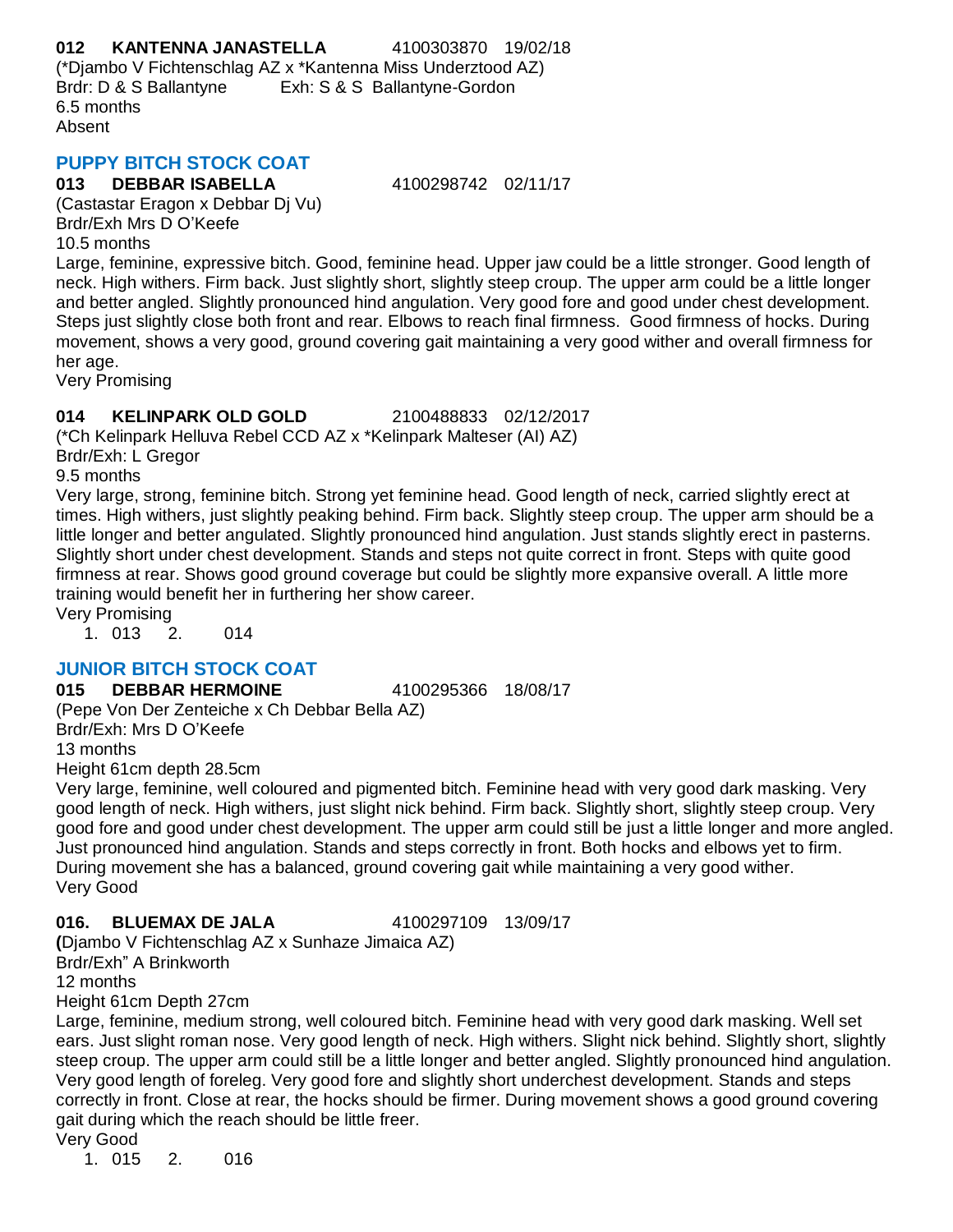# **INTERMEDIATE BITCH STOCK COAT**

**017 \*KARALCIN HARLEY QUINN AZ** 4100281480 15/10/2016 **(**\*Ch. Xaro Von Der Plassenburg (Imp Deu) x \*Karalcin Dakota HT AZ) Brdr/Exh: K Long 23 months Height 59.5cm Depth 26cm

Large, medium strong, very feminine, just slightly stretched bitch of very pleasing type. Expressive, feminine head where the ears are just slightly large. Very good dark masking. Very good length of neck. High withers. Firm back. The croup could be a little longer and better angled. Very good fore and pronounced hind angulation. Very good fore and under chest development. Presented in very good condition. Stands and steps correctly in front, slightly close at rear. Hocks should be slightly firmer. During movement shows a powerful, expansive, ground covering, far reaching gait maintaining a very good wither and firm back. Very Good

#### **018 KELINPARK NUTELLA AZ** 2100472262 14/03/17

(\*Ch Kelinpark Helluva Rebel CCD A Z x \*Ch Kelinpark Butterscotch TDX A Z) Brdr/Exh: L Gregor

18 months

Height 60 cm Depth 27 cm

Large, strong, substantial bitch. Strong yet still feminine head. Quite good planes of skull and fore face. Good strength of muzzle. Very good length of neck. High withers. Just slight nick behind. Firm back. Slightly steep croup of good length. The upper arm should be a little longer and better angled. Very good hind angulation. Very good fore and slightly short underchest development. Steps just slightly wide both front and rear. Both hocks and elbows could still be a little tighter. During movements shows a balanced, ground covering gait but could be a little bit more expansive.

Very Good 1. 017 2. 018

# **OPEN BITCH STOCK COAT**

**019 \*VONEHRLICH LEA A Z** 4100232709 05/08/2013 (\*Yester Vom Feuermelder Sch.1 (Imp Deu)AZ x \*Vonehrlich Sonia A Z) Brdr/Exh L & H Young 5 years 1 month Absent

### **020 \*ASTASIA OXLEY AZ** 4100242837 24/04/14

(\*Toby vd Plassenburg aZ (Imp Deu) x \*AstasiaJade AZ) Brdr/Exh: B & P Hersant 3 years 5 months Height 60 cm Depth 26cm

Large, feminine, well proportioned bitch. Expressive, feminine head with very good planes of skull and fore face. Well set ears. Very dark masking. Good length of neck. High withers, slight nick behind. Just slightly steep croup of good length. The upper arm could be a little more angled. Very good hind angulation. Very good fore and under chest development. Stands and steps correctly in front, slightly close at rear. The hocks should be firmer. During movement both on and off lead shows a powerful, far reaching gait, maintaining a very good wither connection and firm back.

She presented herself soundly during both the temperament and gun test. **Excellent**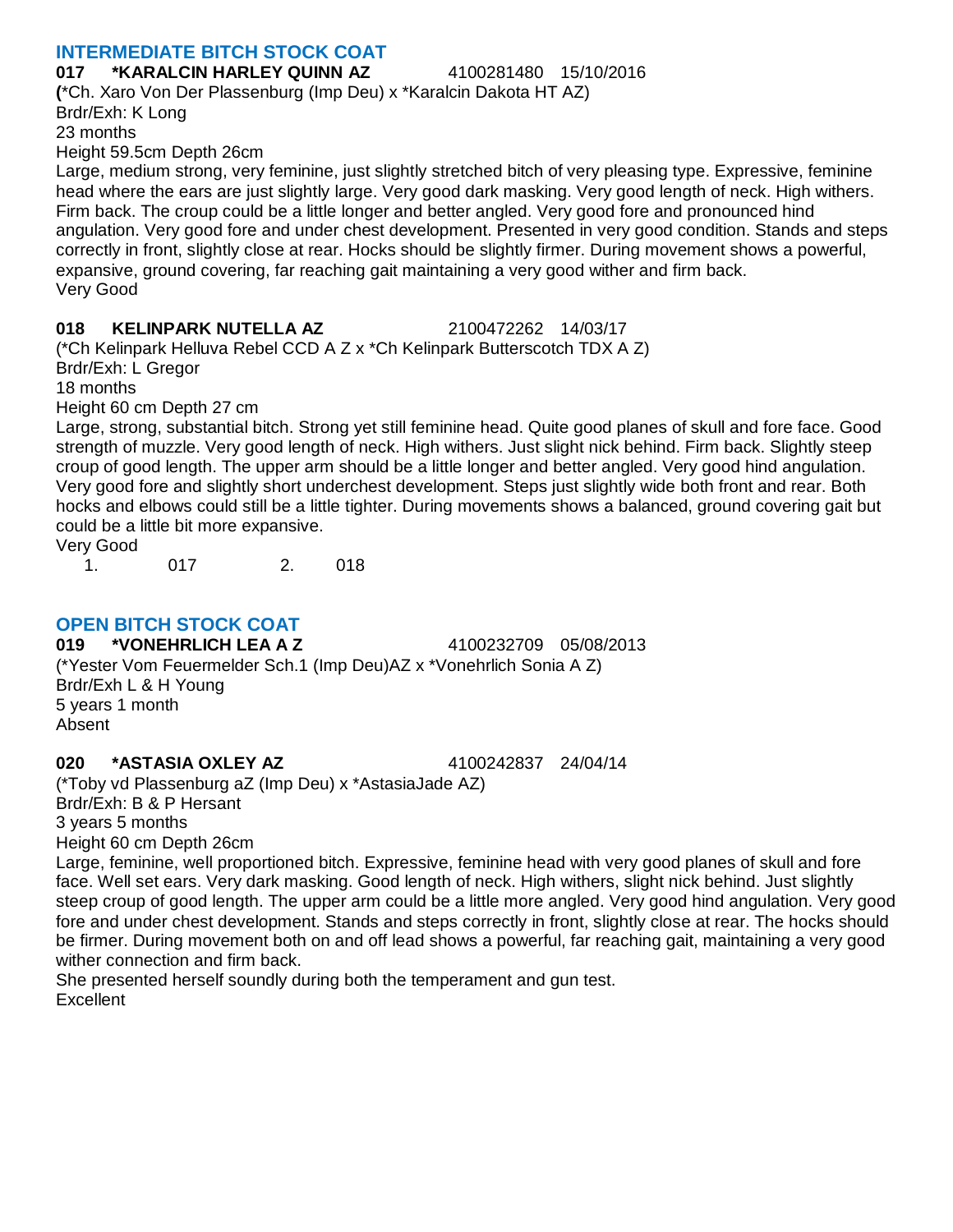### **021 \*LAWINE TAKIRA AZ** 2100434022 12/08/15

(\*Toby Von Der Plassenburg x Lawine Zasjeminca) Brdr/Exh: P & D Smith 3 years 1 month Double p1 upper left Height 61cm depth 26cm

Very large, slightly stretched, very feminine bitch who presents a very good picture in both stance and movement. Strong yet feminine head with very good dark masking and dark eyes. Not quite correct planes of skull and fore face. Very good ear set. Very good length of neck. Very good withers, just slight nick behind. The croup could be just a little longer and more angled. The upper arm could be slightly longer and better angulated. Very good hind angulation. Very good fore and under chest development. Presented in very good coat and condition. Stands and steps correctly in front, just slightly wide at rear. During movement both on and off lead shows a powerful, expansive, ground covering gait maintaining a very good wither. She presented herself soundly during both the temperament and gun test. **Excellent** 

# **022 \*ASTASIA ASHER AZ** 41000267471 12.11.15

(\*Ch. Xaro vd Plassenburg aED H-Neg (Imp Deu) x \*Astasia Buffee AZ) Brdr/Exh: B & P Hersant

2 years 10 months

Height 59 cm depth 26cm

Well above medium size, strong, feminine, well coated bitch presented in just slightly heavy condition. Feminine head with very good masking and well set ears. Good strength of muzzle and fore face. Very good length of neck. High withers. Firm back. Very good length and lay of the croup. Very good fore and hind angulation. Very good fore and under chest development. Broad, strong thighs. Stands and steps just not quite correct in front. Correct at rear. During movement both on and off lead shows a ground covering gait that could be a little more dynamic. This very well constructed bitch could present herself with a little more enthusiasm. She presented herself soundly during both the temperament and gun test. **Excellent** 

# **023** \***ASTASIA DARYA AZ** 4100275762 16/05/2016

(\*Ch. Xaro vd Plassenburg aED (Imp Deu) x \*Astasia Yoko AZ)

Brdr/Exh: B & P Hersant

2 years 4 months

Height 61cm Depth 27cm

Very large, strong, feminine bitch. Strong, feminine head with very good dark masking. Just slightly large ears. Just slight roman nose. Very good length of neck. High withers, slight peak behind. Firm back. Just slightly steep croup of good length. The upper arm could be just a little longer. Very good hind angulation. Very good fore and under chest development. Presented in very good coat and condition. Stands and steps slightly close at rear. Hocks should be a little firmer. Correct in front. During movement shows a very good, expansive, ground covering gait maintaining a very good wither.

She presented herself soundly during both the temperament and gun test. **Excellent** 

# **024** \* **ASTASIA GAMBA AZ** 4100279581 11/08/2016

(\*Ch. Xaro vd Plassenburg aED (Imp Deu) x \*Astasia Tiki AZ) Brd/Exh: B & P Hersant 2 years 1 month Absent 1. 021 2. 023 3. 020 4. 022

# **BABY PUPPY DOG STOCK COAT**

**025 KANTENNA FINAL ENCORE** 4100307006 06/05/18 (\*Ch Calle Vom Westervenn AZ x \*Kantenna So What AZ) Brdr: D & S Ballantyne Exh: D & M Reidy 4 months Very Promising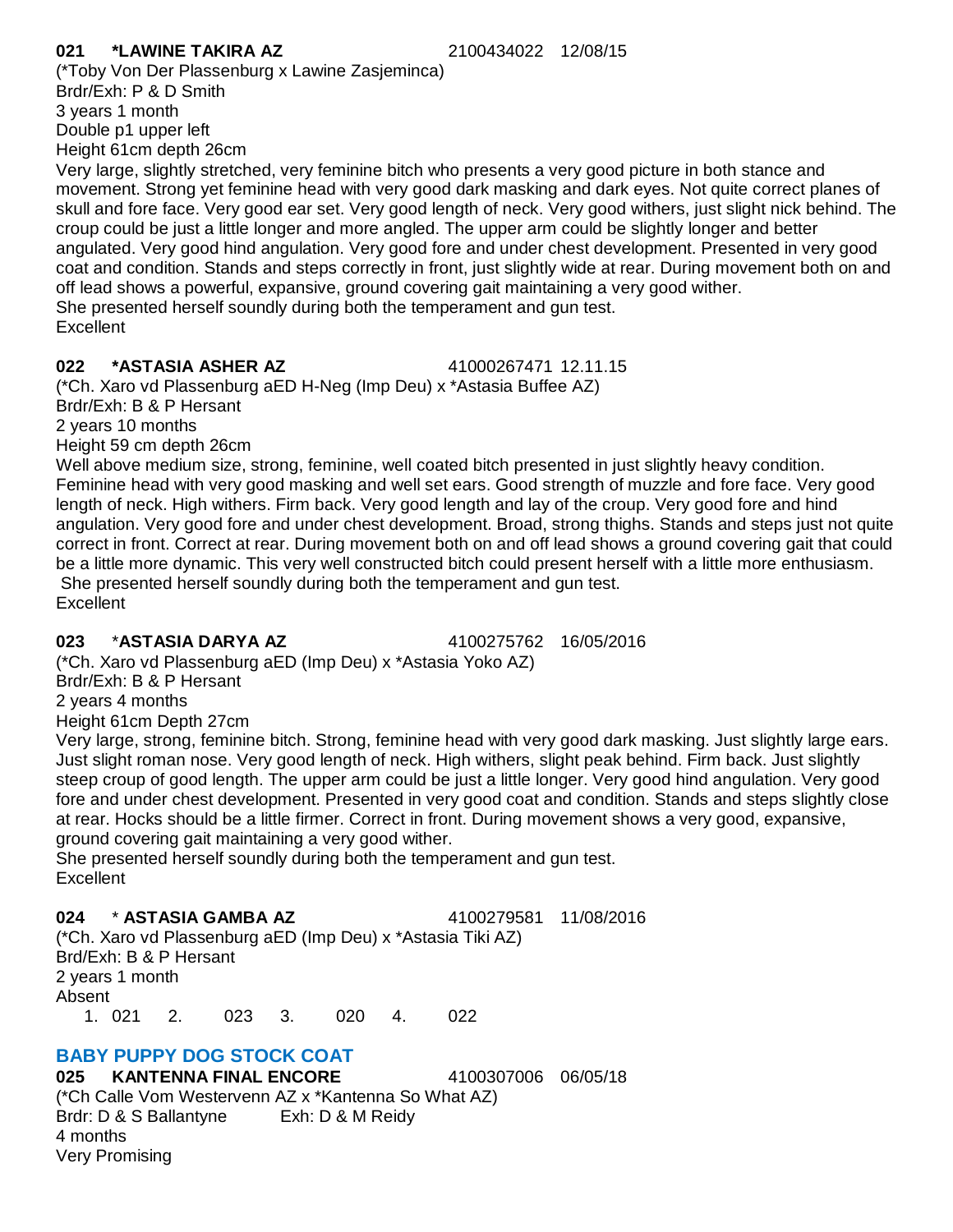### **PUPPY DOG STOCK COAT**

#### **026 KARALCIN FLASH** 4100299018 10/11/17

(\*Ch. Xaro vd Plassenburg aED H-Neg (Imp Deu) x \*Karalcin Dakota AZ HY) Brdr: Ms K. Long Exh: B & P Hersant 10 Months

Large, masculine, slightly compact, well coloured and pigmented male who is just a little raw at this stage of his development. Expressive, masculine head. Very good dark masking. Eyes could be a little darker. Good length of neck. High withers. Firm back. Just slightly short, slightly steep croup. The upper arm could be a little longer and better angulated. Slightly pronounced rear angulation. Good fore and slightly short under chest development. Pasterns are a little bit soft. Stands and steps not quite correct in front. Slightly close at rear. Hocks yet to firm. During movement shows a ground covering gait maintaining very good wither. Presented in very good condition.

Very promising

# **JUNIOR DOG STOCK COAT**

**027 KANTENNA ALEJANDRO AZ** 4100290481 01/04/17 (\*Misteishah Fletcher AZ x \*Kantenna Mystique AZ) Brdr: D & S Ballantyne Exh: S Ballantyne - Gordon 17 months Absent

# **028 SWARTZLIC FINALE CHAPTER AZ** 3100356163 02/04/17

(\*Vadim von Aurelius AD (imp.Gmy) x \*Hausosin Fancy This AZ) Brdr : S Hargreaves Exh: J & I Hayton 17 months

Height 64cm Depth 28 cm

Well above medium size, strong, substantial, well coloured male. Masculine head with very good dark masking. Not quite correct planes of skull and fore face. Neck just a little short and carried a little erect at times. High withers, slight nick behind. Firm back. Slightly steep croup of good length. Upper arm could be a little longer and more angled. Pronounced hind angulation. Very good fore and just a little short under chest development. Presented in very good coat. Stands and steps not quite correct in front, correct at rear. The hocks could still be firmer. During movement shows a balanced gait during which he lifts a little in front and drive could be a little more powerful.

Very Good

# **029 CASTASTAR HARRISON** 4100292553 16/06/17

(Veneze Lutz (Imp UK) x Ch Castastar Delilah HT) Brdr: A Doyle Exh: J Johnston RSC 15 months Absent

# **INTERMEDIATE DOG STOCK COAT**

**030 \*CASTASTAR GRINGO AZ** 4100285015 28/12/2016 (\*Toby Von Der Plassenburg (Imp Gmy) SchII x \*Ch Castastar Alexi ET, PT AZ) Brdr: Mrs A Doyle Exh: Kylie Zimmerle 20 months Absent